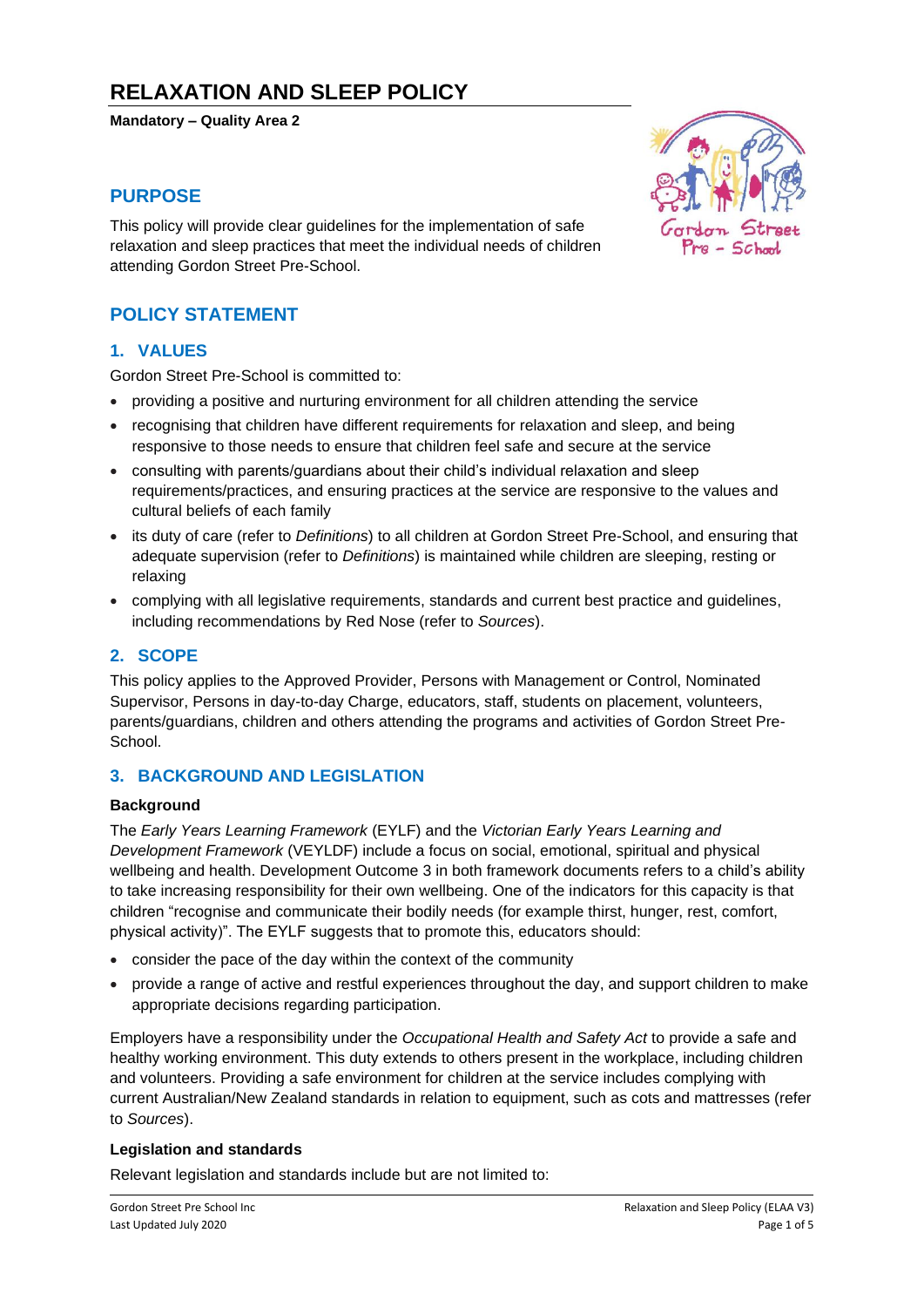- *Australian Consumer Law and Fair Trading Act 2012*
- *Australian Consumer Law and Fair Trading Regulations 2012*
- Australian/New Zealand Standard Cots for household use Safety Requirements (AS/NZS 2172:2010)
- Australian/New Zealand Standard Cots for day nursery, hospital and institutional use Safety Requirements (AS/NZS 2130:1998)
- *Education and Care Services National Law Act 2010*
- *Education and Care Services National Regulations 2011*
- *National Quality Standard*, Quality Area 2: Children's Health and Safety
- *Occupational Health and Safety Act 2004*

# **4. DEFINITIONS**

The terms defined in this section relate specifically to this policy. For commonly used terms e.g. Approved Provider, Nominated Supervisor, Regulatory Authority etc. refer to the *General Definitions* section of this manual.

**Adequate supervision:** (In relation to this policy) entails all children (individuals and groups) in all areas of the service, being in sight and/or hearing of an educator at all times including during toileting, sleep, rest and transition routines. Services are required to comply with the legislative requirements for educator-to-child ratios at all times. Supervision contributes to protecting children from hazards that may emerge in play, including hazards created by the equipment used.

Adequate supervision refers to constant, active and diligent supervision of every child at the service. Adequate supervision requires that educators are always in a position to observe each child, respond to individual needs, and immediately intervene if necessary. Variables affecting supervision levels include:

- number, age and abilities of children
- number and positioning of educators
- current activity of each child
- areas in which the children are engaged in an activity (visibility and accessibility)
- developmental profile of each child and of the group of children
- experience, knowledge and skill of each educator
- need for educators to move between areas (effective communication strategies).

**Duty of care:** A common law concept that refers to the responsibilities of organisations to provide people with an adequate level of protection against harm and all reasonable foreseeable risk of injury.

**Red Nose:** (formerly SIDS and Kids), the recognised national authority on safe sleeping practices for infants and children (refer to *Sources)*

**Relaxation/rest:** A period of inactivity, solitude, calmness or tranquillity.

**SIDS (Sudden Infant Death Syndrome):** The unexpected and unexplained death of an infant, usually occurring during sleep.

# **5. SOURCES AND RELATED POLICIES**

#### **Sources**

- Australian/New Zealand Standards: (at the time of printing) the current relevant standards are:
	- − Australian/New Zealand Standard Cots for household use Safety Requirements (AS/NZS 2172:2010), and
	- − Australian/New Zealand Standard Cots for day nursery, hospital and institutional use Safety Requirements (AS/NZS 2130:1998)

Current standards are available on the SAI Global website at: [www.saiglobal.com](http://www.saiglobal.com/)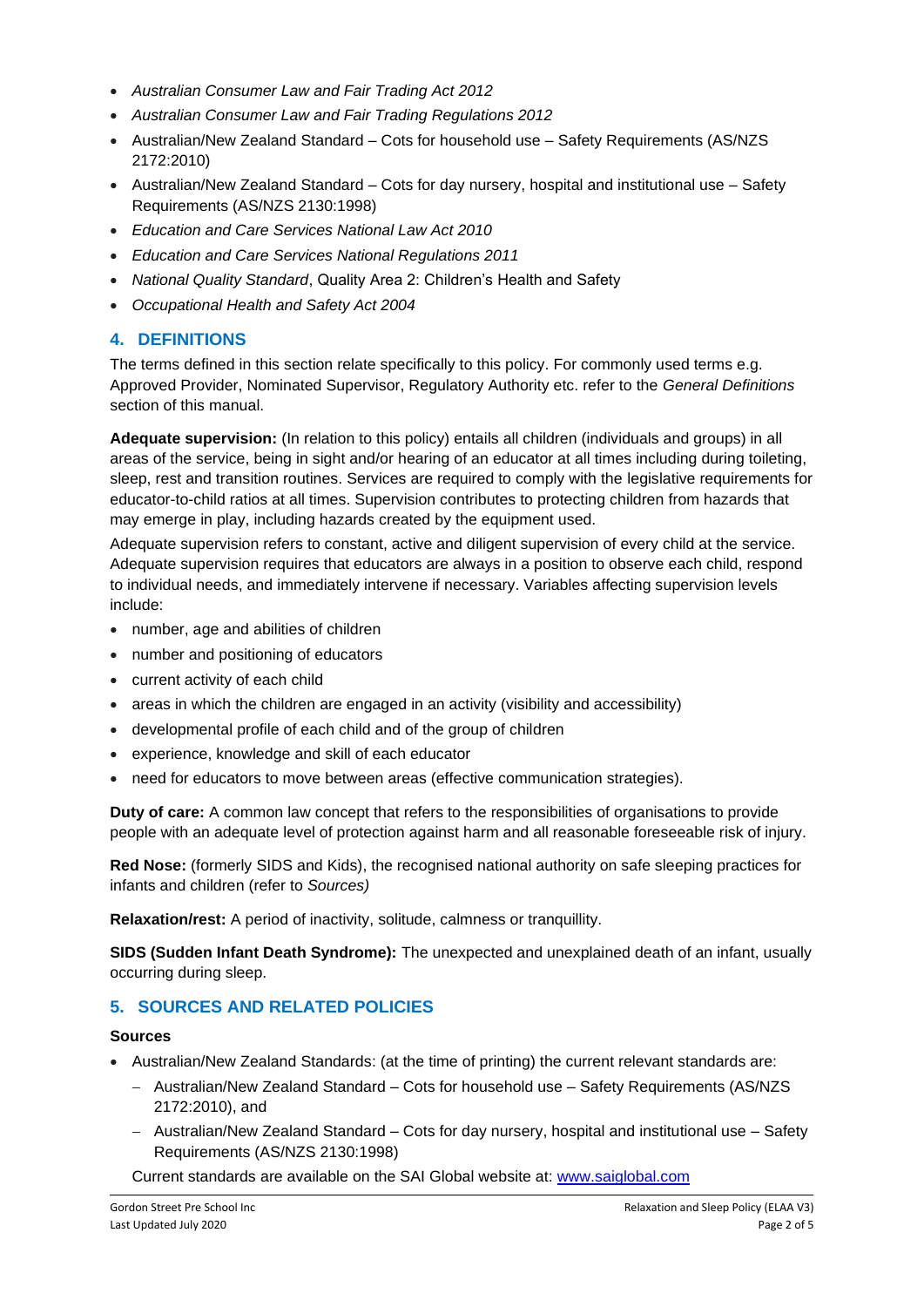- *Belonging, Being & Becoming – The Early Years Learning Framework for Australia* (EYLF): <https://www.education.gov.au/>
- Grow and Thrive, *Sleep,* volume 2 number 1, February 2013, Centre for Community Child Health: <https://www.rch.org.au/home/>
- Product safety: a guide for businesses and legal practitioners: https://www.consumer.vic.gov.au/
- Red Nose: Evidence-based information and advice about safe sleeping practices across ages and stages at<https://rednose.com.au/>
- WorkSafe Victoria, *Children's services – occupational health and safety compliance kit*: <https://www.worksafe.vic.gov.au/>
- *Victorian Early Years Learning and Development Framework* (VEYLDF): <http://www.education.vic.gov.au/Pages/default.aspx>

#### **Service policies**

- *Child Safe Environment Policy*
- *Hygiene Policy*
- *Incident, Injury, Trauma and Illness Policy*
- *Interactions with Children Policy*
- *Occupational Health and Safety Policy*
- *Supervision of Children Policy*

# **PROCEDURES**

#### **The Approved Provider is responsible for:**

- taking reasonable steps to ensure the sleep/rest needs of children at the service are met, with regard to the age of children, developmental stages and individual needs (Regulation 81(1))
- regularly reviewing practices to ensure compliance with the recommendations of Red Nose in relation to safe sleeping practices for children (refer to *Sources*)
- providing information and training to ensure staff are kept informed of changing practices in relation to safe sleep practices for children
- ensuring parents/guardians are consulted about appropriate relaxation and sleep practices for their child
- protecting children from hazards and harm (Section 167)
- ensuring cots provided at the service comply with the most current Australian/New Zealand Standards (refer to *Sources* and Attachment 1 – Cots)
- ensuring that hammocks, prams and strollers are not used to settle children to sleep
- consulting with staff in relation to OHS issues when purchasing new equipment for the service
- ensuring compliance with WorkSafe Victoria's *Children's services – occupational health and safety compliance kit* (refer to *Sources*), including in relation to staff lifting children into and out of cots
- ensuring adequate supervision of children at the service at all times, including during relaxation and sleep
- ensuring that rooms used for sleep and relaxation are well ventilated
- ensuring that there is adequate space to store bedding in a hygienic manner (refer to *Hygiene Policy*).

#### **The Nominated Supervisor is responsible for:**

- taking reasonable steps to ensure the sleep/rest needs of children at the service are met with regard to the age of children, developmental stages and individual needs (Regulation 81(2))
- ensuring the educational program provides opportunities for each child to sleep, rest or engage in appropriate quiet play activities, as required
- protecting children from hazards and harm (Section 167)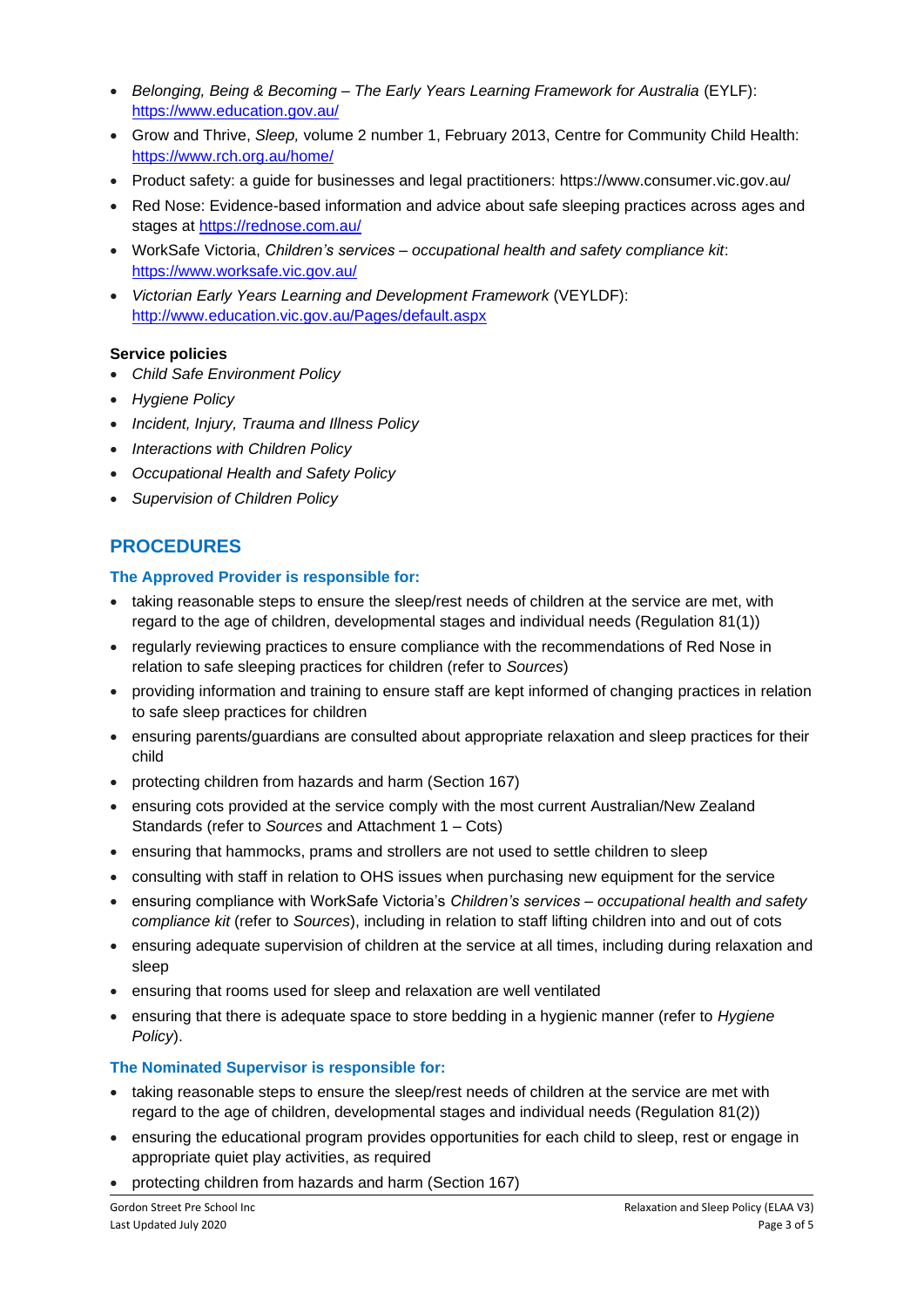- removing any hazards identified in the child's resting or sleeping environment and informing the Approved Provider, as soon as is practicable
- ensuring all staff and educators comply with the recommendations of Red Nose in relation to safe sleeping practices for children (refer to *Sources*)
- educating families about evidence-based safe sleeping practices
- assessing whether there are exceptional circumstances for alternative practices where family beliefs conflict with current recommended evidence-based guidelines for safe sleeping practices, seek written support from a professional and develop a risk management plan
- ensuring all staff and educators comply with WorkSafe Victoria's *Children's services – occupational health and safety compliance kit* (refer to *Sources*) in relation to lifting children into and out of cots
- ensuring adequate supervision of children at the service at all times, including during relaxation and sleep
- storing items such as bedding in a hygienic manner to prevent cross-contamination (refer to *Hygiene Policy*).

#### **Educators and other staff are responsible for:**

- providing each child with appropriate opportunities for relaxation and sleep according to their needs
- complying with the recommendations of Red Nose in relation to safe sleeping practices for children (refer to *Sources*)
- developing relaxation and sleep practices that are responsive to:
	- − the individual needs of children at the service
	- − parenting beliefs, values, practices and requirements
	- − the length of time each child spends at the service
	- − circumstance or events occurring at a child's home
	- − consistency of practice between home and the service
	- − a child's general health and wellbeing
	- − the physical environment, including room temperature, lighting, airflow and noise levels
- educating families about evidence-based safe sleeping practices
- implementing the documented sleep regime and risk management strategies where in exceptional circumstances family beliefs conflict with current recommended evidence-based guidelines for safe sleeping practices
- minimising distress or discomfort for the children in their care
- ensuring that resting and sleeping practices are not used as a behaviour guidance strategy (refer to *Interactions with Children Policy*)
- providing a range of opportunities for relaxation throughout the day
- complying with WorkSafe Victoria's *Children's services – occupational health and safety compliance kit* (refer to *Sources*), including in relation to lifting children into and out of cots
- providing input in relation to OHS issues when new equipment is purchased for the service
- conducting regular safety checks of equipment used for sleeping/resting, such as cots and mattresses
- removing any hazards identified in the child's resting or sleeping environment and informing the Nominated Supervisor or Approved Provider, as soon as is practicable
- ensuring that any hanging cords, mobiles, curtains and blinds are inaccessible to children who are resting or sleeping
- providing adequate supervision (refer to *Definitions*) of all children, including during sleep, rest and relaxation
- supervising children displaying symptoms of illness closely, especially when resting or sleeping (refer to *Incident, Injury, Trauma and Illness Policy*)